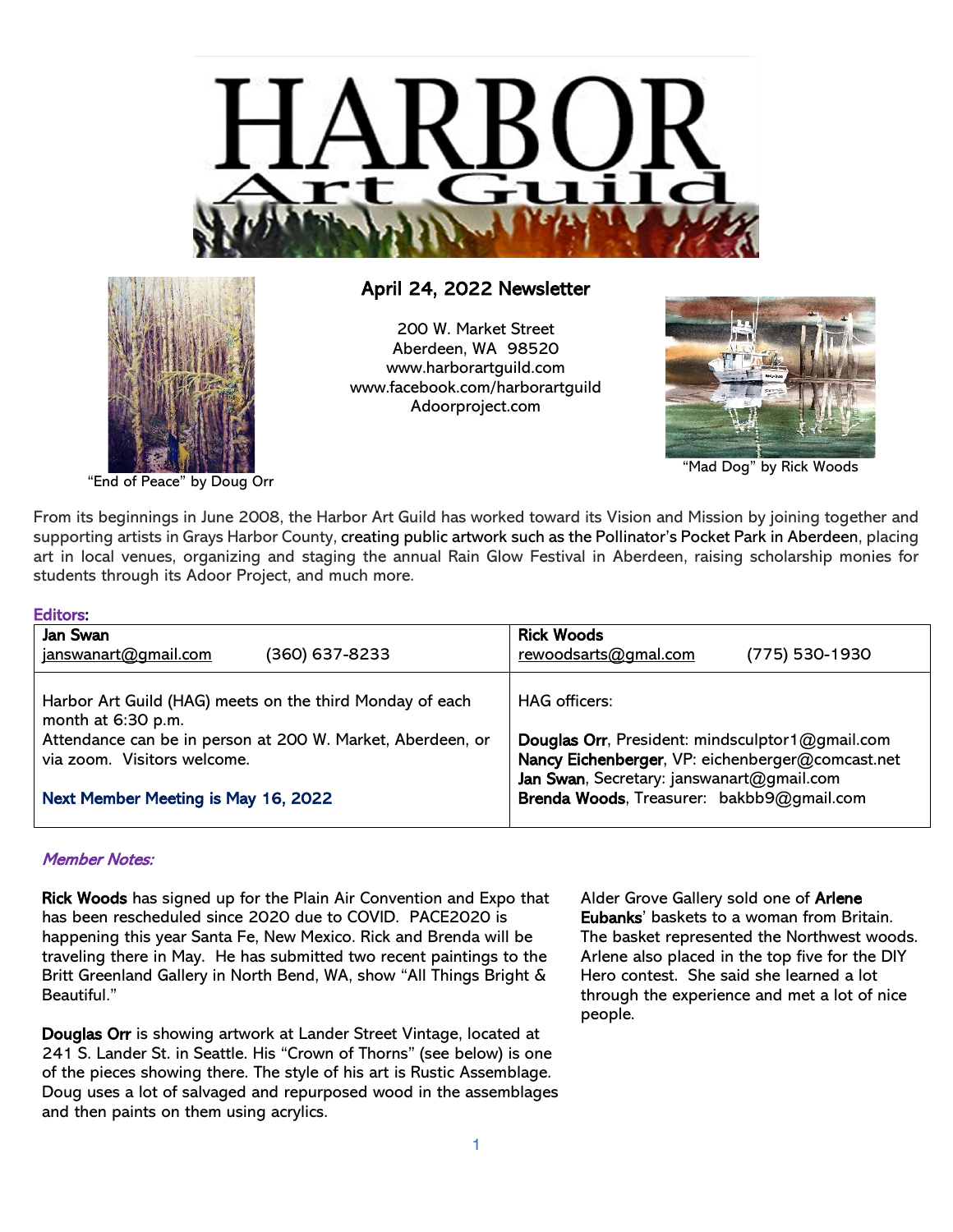



"Crown of Thorns" D. Orr Doug's work exhibited

# Artist Opportunities:

Alder Grove Gallery in the Aberdeen Art Center is now accepting submissions to its "A Changing World" exhibit for May and June 2022. Fee: \$10 per piece. DEADLINE: April 29 and 30th between noon and 6:00 p.m. Contact Doug at [mindsculptor1@gmail.com.](mailto:mindsculptor1@gmail.com)

Call for Art: Puget Sound area artists can submit bird life artwork for 2022 Puget Sound Brid Fest Poster for Edmonds festival Sept. 10-11. \$350 prize to winner. DEADLINE: June 24, 2022. <https://tinyurl.com/BirdFest22PosterForm>

Call for Art: PoArtMo Anthology publication seeks art nurturing hope and optimism. Fee \$12. DEADLINE: December 31, 2022. <https://abpositiveart.com/poartmo-anthology/>

Nordic Northwest in Portland, OR, seeks art with a modern twist of traditional Nordic tales. DEADLINE May 16, 2022. <https://forms.gle/4m3yL3zD7uMsac8R8>

Black Box Photography in Portland, OR, is accepting submittals to its "Color Space: Contemporary Photography". Fee: \$40. DEADLINE: May 11, 2022. https://artist.callforentry.org/festivals\_unique\_info.php? ID=10335

### Volunteer Opportunities:

Pollinator Park – This pocket park mosaic project at 208 W. Market in Aberdeen needs volunteers. Contact: Doug - mindsculptor1@gmail.com

Adoor – The artistically painted doors are sold to provide scholarships to students interested in pursuing vocational or artistic training. Contact: Debbi - debbi.j@yahoo.com

Banners - Volunteer artists are needed to design and paint street pole banners. Contact Doug [mindsculptor1@gmail.com](mailto:mindsculptor1@gmail.com)

Call for Art: Folktales Reimagined exhibit at Nordic Northwest in Portland. Free to submit. DEADLINE: May 16, 2022. <https://forms.gle/4m3yL3zD7uMsac8R8>

Call for Art: 12th Senior Art Show in at Merrill Gardens in Kirkland. Free to submit. Open to artists over 50 y.o. DEADLINE: May 3, 2022.

[https://www.kirklandwa.gov/Government/Departments/Parks](https://www.kirklandwa.gov/Government/Departments/Parks-and-Community-Services/Register-for-a-Recreation-Program/50-Activities-and-Services/Kirkland-Senior-Council)[and-Community-Services/Register-for-a-Recreation-Program/50-](https://www.kirklandwa.gov/Government/Departments/Parks-and-Community-Services/Register-for-a-Recreation-Program/50-Activities-and-Services/Kirkland-Senior-Council) [Activities-and-Services/Kirkland-Senior-Council](https://www.kirklandwa.gov/Government/Departments/Parks-and-Community-Services/Register-for-a-Recreation-Program/50-Activities-and-Services/Kirkland-Senior-Council)

Call for Art: Bench & Board in Edmonds seeks glass and ceramic artists for on-going relationship to sell items in its store. [https://benchandboard.com/pages/seeking-artists.](https://benchandboard.com/pages/seeking-artists)

The Studio Door in San Diego calls for art for its PROUD+ [LGBTQ+ Artists] 5<sup>th</sup> national exhibition. Show runs from June 4-July 30. Fee \$35-45. DEADLINE: May 1, 2022. [https://artist.callforentry.org/festivals\\_unique\\_info.php?ID=9](https://artist.callforentry.org/festivals_unique_info.php?ID=9871) [871](https://artist.callforentry.org/festivals_unique_info.php?ID=9871) 

The Columbia City Gallery in Seattle is calling for art on the topic of "Interconnection". Fee: \$25. DEADLINE: June 27, 2022.

https://artist.callforentry.org/festivals\_unique\_info.php?ID=1 0323

Rain Glow 2022 – is looking for artists to host Pop-Up Galleries downtown on July 23rd. Galleries would be set up the week before with art and lights inside of vacant storefronts downtown. Artists can decorate their galleries with illumination any way they like. Interesting light displays will draw people in. Artists will have to staff their gallery between 4pm and 12:30pm. Galleries can be torn down the following day or that night after 12:30pm. We'd love to see you be a part of this event. See Douglas Orr or email [mindsculptor1@gmail.com](mailto:mindsculptor1@gmail.com)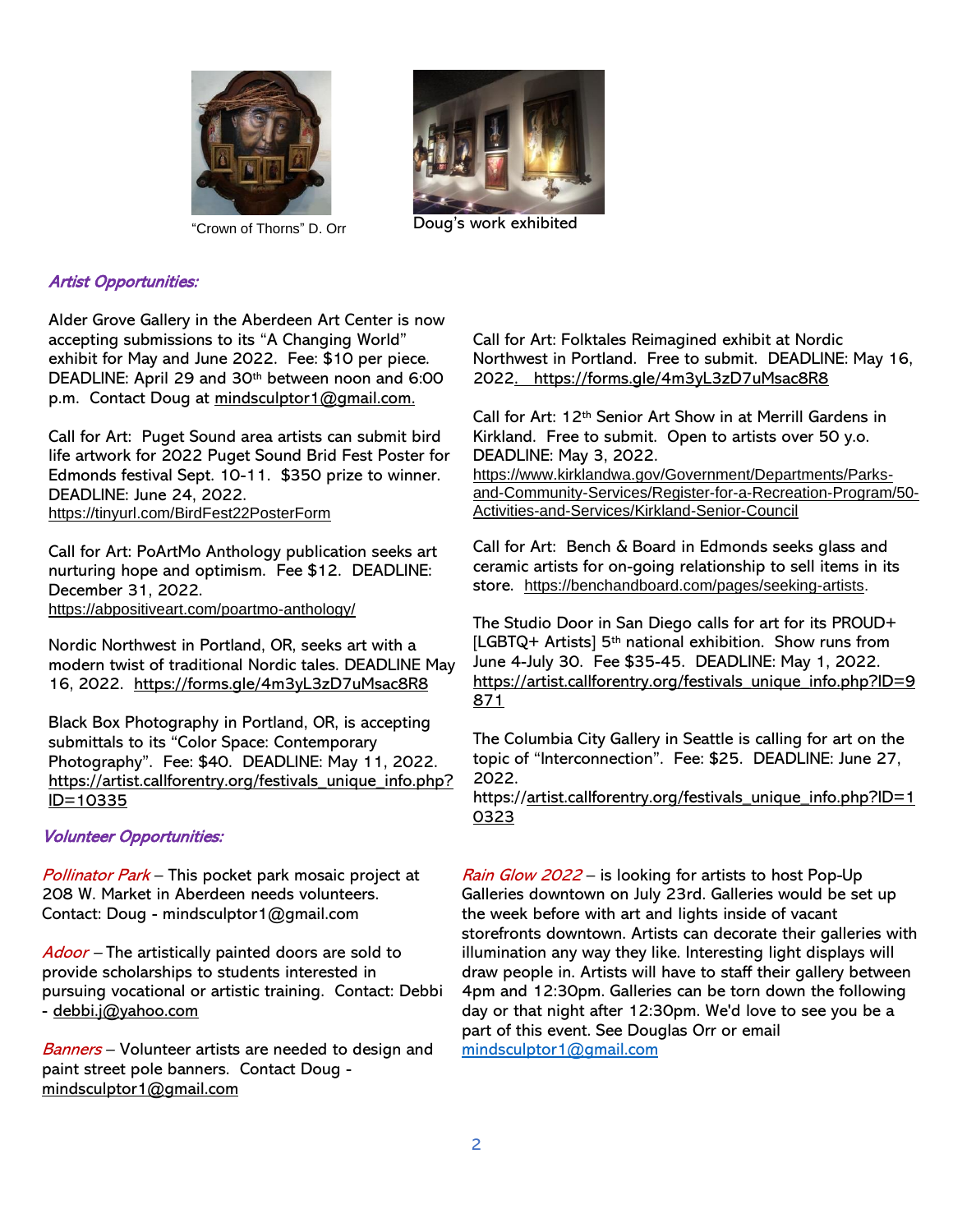## Featured Member Artist: Tamara D'Andrea Featured Artist's Artwork and Gallery



Tamara D'Andrea is the owner and proprietor of Mother Crow's Studio Gallery located in the Aberdeen Art Center. Tammy is a fine artist herself and says that she loves talking art, sharing art, and teaching art. Having her gallery and studio in the Art Center gives her a space to share with other artists while she explores her own artistic journey. She feels that art happens in a magical moment when one connects with another's work through technique, color, or movement. Tammy prefers painting in watercolor and loves talking about pigments, lightfastness, and granulation of each brand of watercolor. Tammy's artistic journey started with relief carving when she was twelve and believes It was a great primer for working with watercolor.

Tammy's current goal is to make art as accessible to everyone who wants to create. She believes that art has the power to heal by putting a visual context to what we are experiencing in our life. She also finds art a great way to connect with folks. Tammy's studio in her gallery is open to anyone who wants to play around with art. Tammy also teaches watercolor classes and workshops. Tammy held a Color Theory and Texture in Watercolor class and in April an Art and Mindfulness Event at Grays Harbor College. Currently, Tammy is writing a curriculum for an art and mindfulness series for the Aberdeen Art Center while working on exhibits for Rain Glow 2022.

### Members' Opinions, Writings, Thoughts:

Tamara D'Andrea wrote these insightful musings about the healing power of art:

# "Creativity takes courage." Henri Matisse

In a very real way, creativity does take courage. Brave is the artist who exposes and shares expressions of herself. But I do not think it is in the sharing that takes courage and bravery. When we are overwhelmed by negative emotions and try to disconnect from our feelings, our brain does not decipher the positive from the negative, so when we try to stuff our feelings more often than not we create a block. That is why we as artists are so brave. We try to work through it - we try to stay open so that we can express ourselves. We often have to feel the pain in order to know the joy of growing in our art.

Creativity has given me a way to process and not run from life's heartbreaks. It has given refuge to heal from pain and loss. The healing does not come from creating the masterpiece, for me, but rather showing up every day to put a mark on paper or canvas. The courage also comes from the community that, like me, has no choice but to choose to work and process with our hands. In a very real way, we recognize in each other the need to express ourselves in some way and we honor each other as being witness to that process.